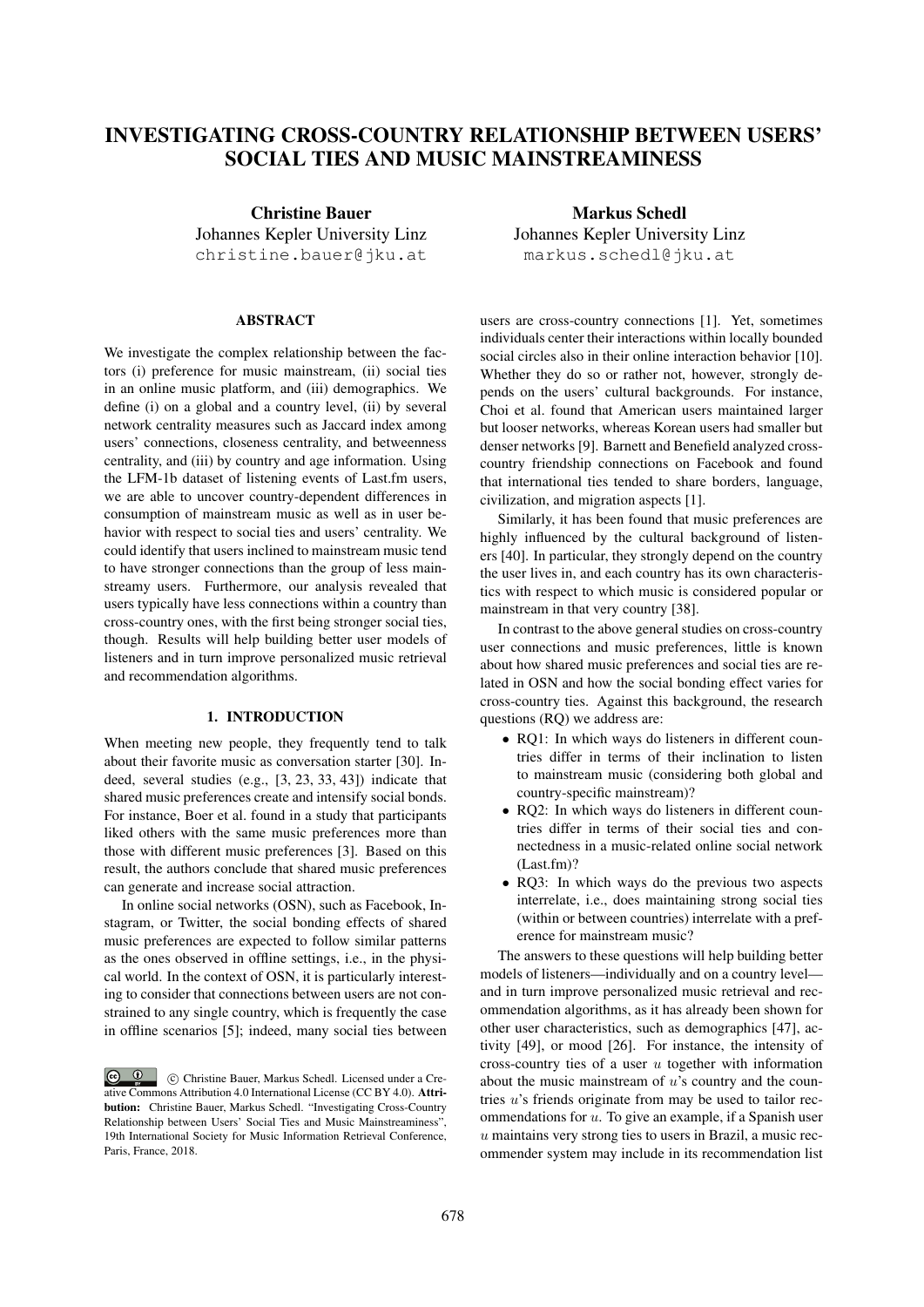a few music items that are popular only in Brazil, to ideally provoke serendipitous music encounters for u.

The remainder of this article is organized as follows. Section 2 presents related work on music mainstream, social connectedness, and culture-aware listener analysis and modeling. Section 3 details the methodology we apply to answer the research questions. Section 4 presents and discusses the obtained results. Eventually, Section 5 rounds off this work with a conclusion and pointers to future research.

#### 2. RELATED WORK

The work at hand connects to research on music preferences and mainstream, on user connectedness in social networks, and on culture-aware music and listener analysis. We briefly discuss the most important related literature in these areas and connect our work to it.

# 2.1 Music Mainstream

A user's music preferences are shaped by various factors. Extant studies have investigated the relationship between music preferences and, amongst others, demographics (e.g., [4]), personality traits (e.g., [7]), or social influences (e.g., [3, 46]). Music tastes and preferences are measured in various ways, for instance, in terms of genre (e.g., [3, 29, 32, 40]), artist (e.g., [36, 48]), or mood (e.g., [14, 18]) preference.

Another approach to distinguish music preferences is to consider the degree of people's tendency to favor music that is considered *mainstream*, i.e., music that is most popular within the entire population [41]. In short, measuring music preferences in terms of a user's degree of mainstreaminess is a popularity-based approach that considers the degree to which a user prefers music items that are currently popular or rather ignores such trends [34]. Further studies revealed that people's preferences vary across countries, which holds true for both music genres [40] as well as mainstream music [38]. Early research with respect to music mainstreaminess for the use in music recommendation systems shows that the population which a user is compared to tremendously impacts the outcome with respect to recommendation performance [2,34]. More specifically, a user may be compared to the mainstream from a global perspective, but also from a country perspective. Yet, an in-depth analysis of country-specific differences concerning mainstreaminess—from a global perspective and a country perspective—is a research gap.

# 2.2 Social Connectedness

Research on the strength of social connections dates back to Granovetter's paper entitled "The Strength of Weak Ties" [15], describing the social network theory, which he later revisited in [16]. In OSN research, social connectedness has been a target of research since the early days of OSN. For instance, although theoretically not constrained to any single region [5, 9], social connections on OSN sometimes tend to center within locally bounded social circles [10,51], because social ties in OSN may follow the spatial, structural, and cultural perimeters of the societal system that OSN users belong to in offline settings, i.e., in the physical world [5].

Initially, designing measures of tie strength had been difficult as Granovetter [15, 16] had not given a precise conceptual definition for it [24]. A scale of measures has developed since then. Among the most common measures for tie strength and derived measures for node importance are the overlap in users' neighborhoods via Jaccard index (J), the closeness centrality (C), and the betweenness centrality (B), which we therefore also use in our work, and detail in Section 3.2.

Studies have revealed that music preferences play an important role in creating and intensifying social bonds [3, 23, 33, 43], because shared music preferences can generate and increase social attraction [3]. In other words, people tend to like people with the same music preferences more than people with different music preferences [3].

This fact has been exploited, among others, in [25], where a social approach for music recommendation is presented. It is based on the assumption that friendship relations in OSN are similar to those offline and that Facebook relationships are indicative of similar music tastes. The proposed system recommends YouTube music tracks to a target user, which have been positively rated (with at least 3 on a 5-point Likert scale) by the target users Facebook friends, but have not been rated by the target user him or herself.

While previous research on music and social bonding most often measures music preferences in terms of genre (e.g., [3,23,43]), we argue that music mainstreaminess may be an additional, insightful indicator for music preferences with regard to social bonding.

#### 2.3 Culture-aware Music and Listener Analysis

Generally, human preferences have shown to be rooted and embodied in culture [20], and also listeners' music preferences are affected by cultural aspects (e.g., [11]). For instance, perception of music varies across cultures [22, 44, 45], which obviously influences music preferences. Furthermore, national market structures, including local airplay and subsidizing (e.g., local music quotas on radio) are different across countries [28, 31] and shape countryspecific popularity of artists and songs. This results, among others, in the fact that pop music preferences disconverge rather than converge within European countries [8].

With the increasing popularity of personalized music recommender systems—i.e., systems that tailor recommendations for particular music items (e.g., artists, albums, or songs) to the preferences of individuals [42]—and the acknowledgement that tailoring recommendations to a listener's cultural specificities may substantially increase the performance of a music recommender system [2, 38, 47], research investigating and describing music and listener profiles from a culture perspective has received attention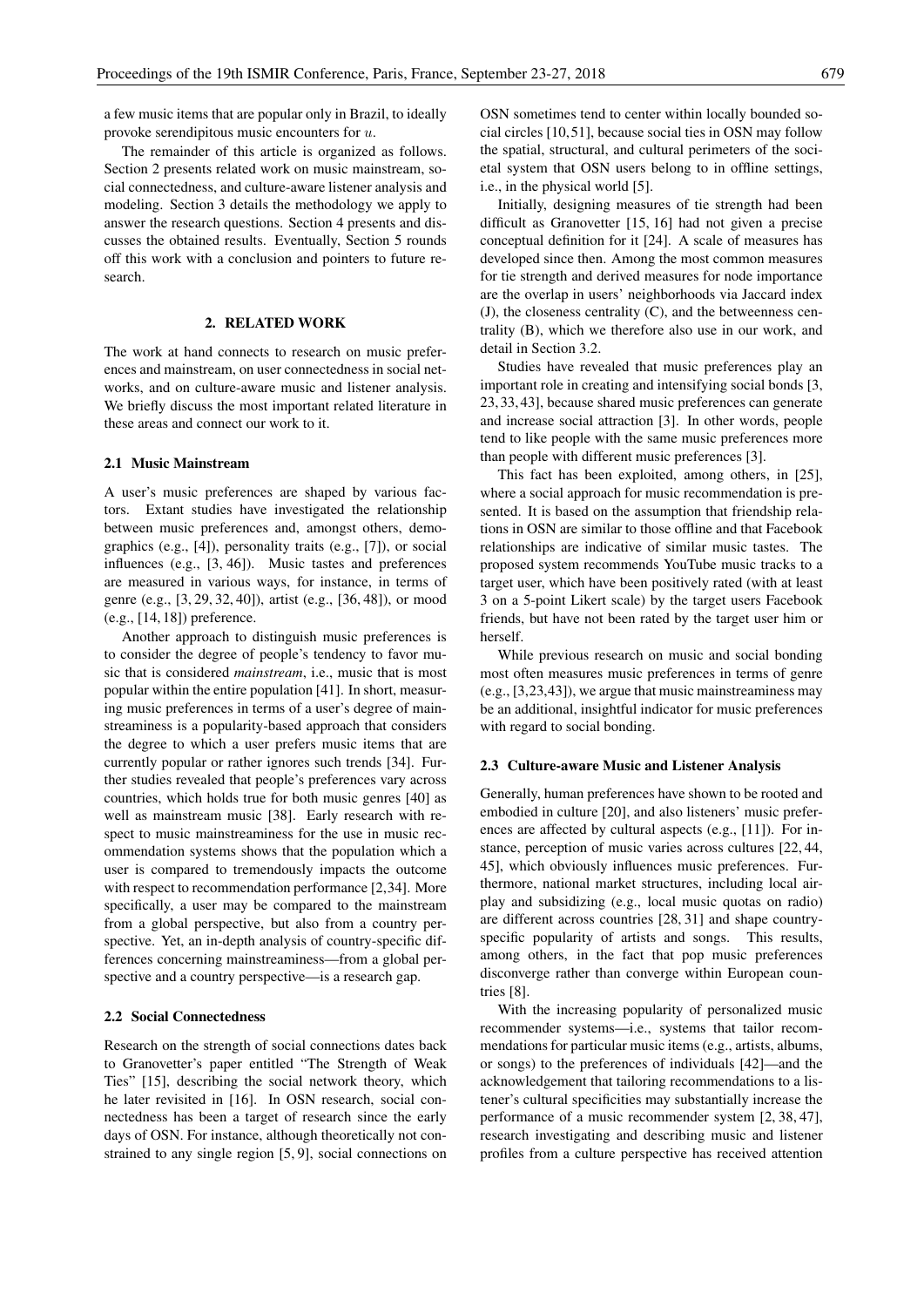lately. To provide some examples, [27] show that incorporating cultural characteristics allows for more precise characterization of listeners; [50] integrate cultural aspects for modeling music similarity; [21] use culture-aware approaches describing and modeling intonation of audio music recordings. Comparisons of listener profiles across countries have been presented from many different angles [11, 37, 39], most frequently in terms of genres, while our work concentrates on mainstreaminess.

# 3. METHODOLOGY

For our study, we use and extend the LFM-1b dataset [35], which comprises 1,088,161,692 listening events of 120,322 unique Last.fm users. Since our investigation aims at uncovering country-specific factors, we consider only the subset of the LFM-1b dataset that includes listening events of users who provide country information. To reduce the likelihood of less significant results due to a sample bias of users within a given country, we furthermore filter countries with less than 100 users, which results in a dataset of 53,258 users from 47 countries. Some of the users do not maintain any social ties on Last.fm. Excluding those (because we cannot compute the respective measures), we finally end up with a stable dataset of 5,680 users from 18 countries, on which we conduct our analysis.

#### 3.1 Music Mainstreaminess

To quantify the proximity of a user to both the countryspecific and the global mainstream, we employ the approach proposed in [2, 38]. Schedl and Bauer identified two rank-based measures as being best suited to estimate mainstreaminess of a user among his or her fellow citizens within the same country (Equation 1) and compared to a global mainstream (Equation 2). In the equations, which have been simplified from [2], where a complex framework is proposed,  $M(u, c)$  denotes the rank-based mainstreaminess of user  $u$  in regard to country  $c$  (which is in our case always the country of the user);  $M(u)$  denotes u's global mainstreaminess. Furthermore,  $\tau$  denotes the rank-order correlation coefficient according to Kendall [19]; AF denotes a vector containing the global artist frequencies of all artists in the dataset, keeping a fixed order (i.e., the first element in vector  $AF$  is the total number of listening events to the artist who is most frequently listened to globally, and so on);  $AF(c)$  is defined analogously, but only considers listening events in country c, maintaining the ordering of artists given by the global  $AF$  vector;  $AF(u)$  analogously, but only considering listening events of user  $u$  (again maintaining the global ordering);  $ranks(·)$  represents the ranks of the real-valued artist frequencies given in vector (·).

Less formally,  $M(u, c)$  measures how well user u's ranking of artist preferences corresponds to that of all users in country  $c; M(u)$  measures how well u's ranking of artist preferences matches with the global ranking. Higher values indicate closer to the mainstream.

$$
M(u, c) = \tau (ranks (AF(c)), ranks (AF(u))) \quad (1)
$$

$$
M(u) = \tau \left( \text{ranks} \left( AF \right), \text{ranks} \left( AF(u) \right) \right) \tag{2}
$$

#### 3.2 Social Ties and Centrality Measures

To uncover social ties between users in the LFM-1b dataset, we first enrich the dataset using the Last.fm API endpoint *user.getFriends*<sup>1</sup> to obtain the connections of all users in LFM-1b. Since we are only interested in the intraconnectedness between users in the dataset, we exclude all friendship connections to users that are not contained in the LMF-1b dataset. This results in a total of 79,254 connections by 11,801 users (5,680 users only considering the 18 countries with at least 100 users). On the resulting network, we then compute tie strength and centrality scores that estimate the importance of nodes (users) in a network. More precisely, we use Jaccard index (J), closeness centrality (C), and betweenness centrality (B) since they are among the most common measures. Jaccard index (J) is defined as the fraction of shared neighbors among all neighbors of the two users  $u$  and  $v$  under consideration  $[17]$ . To obtain a single measure per user u, we compute the arithmetic mean of the Jaccard indices between  $u$ and all users connected to  $u$ . Closeness centrality  $(C)$  of user  $u$  is defined as the reciprocal of the sum of the shortest path distances between  $u$  and all other users in the network [13]. Higher values of closeness therefore indicate higher centrality. Betweenness centrality  $(B)$  of user u is defined as the sum of the fraction of all shortest paths between pairs of nodes v,  $w \neq u$ ) that pass through u [12]. Betweenness can therefore be regarded as how much in the way between two arbitrary users  $u$  lies. Users with high betweenness are assumed to have more control in the network, because more information will pass through them.

# 4. RESULTS AND DISCUSSION

#### 4.1 Country vs. Mainstreaminess

To answer the first research question, i.e., how listeners in different countries vary in terms of their inclination to listen to mainstream music, Table 2 shows basic statistics (mean and standard deviation) of country-specific and global mainstreaminess, for the top countries in the dataset (those with at least 100 users). The grand means and SD are  $0.091 \pm 0.060$  for M\_country and  $0.103 \pm 0.062$  for M global. Additionally, mean, standard deviation, and median age of users are depicted. The countries with highest local mainstreaminess are the Netherlands, the United Kingdom, and Canada (M\_country =  $M(u, c) > 0.1$ ); those with highest global mainstreaminess are Finland, the Netherlands, and Mexico (M\_global =  $M(u) > 0.11$ ). This is in line with previous work [36], which used a different definition of mainstreaminess, nevertheless identified the Netherlands, the United Kingdom, Belgium, and Canada as most mainstreamy countries.<sup>2</sup> The high rank of Finland in our results may be surprising since many citizens of this country are know to have a preference for metal music, cf. [38], which is rather not considered mainstream. At the same time, however, also the standard deviation of

<sup>1</sup> https://www.last.fm/api/show/user.getFriends <sup>2</sup> Note that Belgium is not included in our analysis because only 63 Belgian users remained after filtering.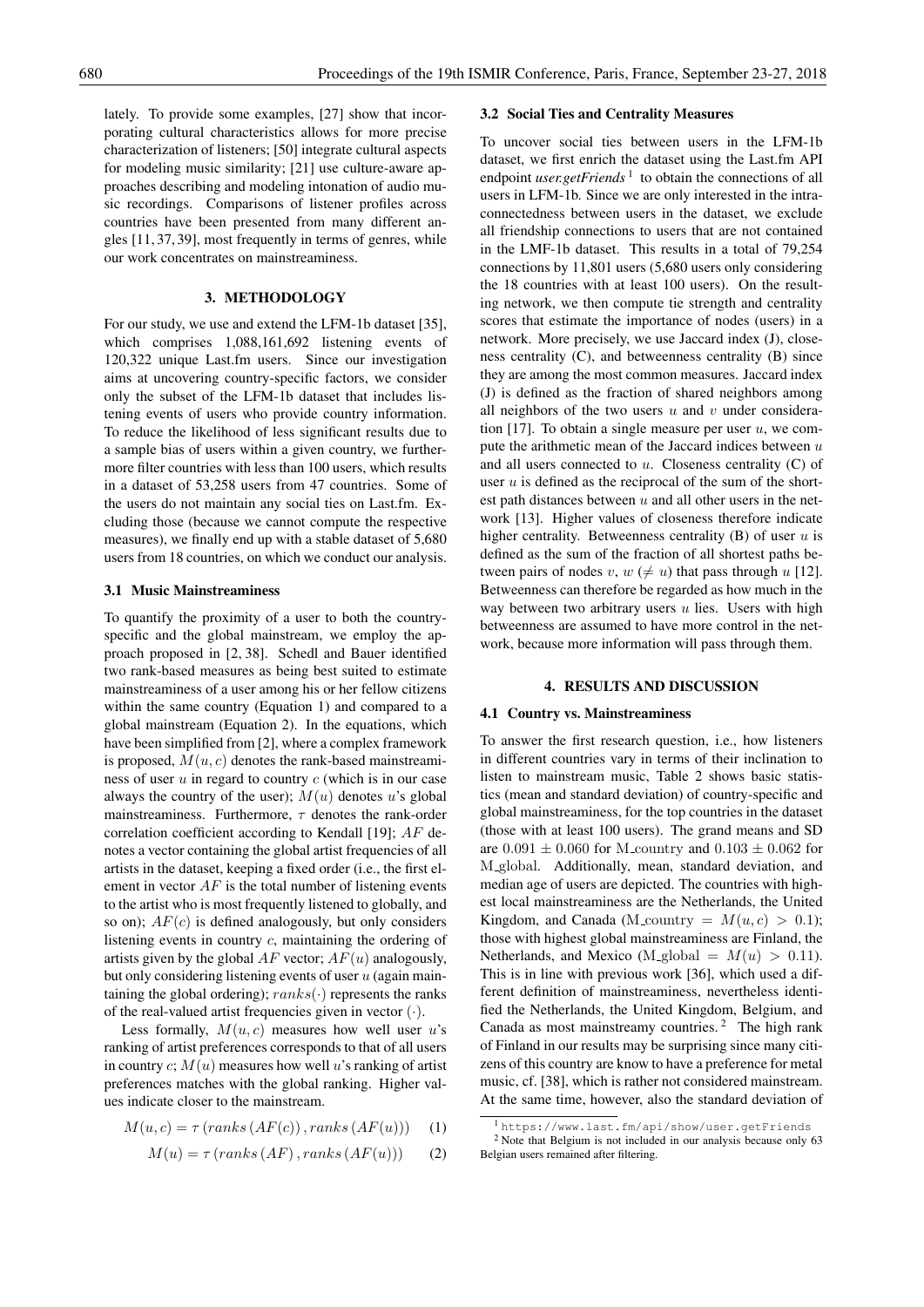| artist mequem y.       |             |             |
|------------------------|-------------|-------------|
| Artist                 | Global rank | Deviation   |
| The Beatles            | 1           | -47.44 %    |
| Radiohead              | 2           | $-43.95\%$  |
| Pink Floyd             | 3           | $-25.80\%$  |
| Metallica              | 4           | $+126.72%$  |
| Muse                   | 5           | $+131.66\%$ |
| <b>Arctic Monkeys</b>  | 6           | $-55.71%$   |
| Daft Punk              | 7           | $+96.84%$   |
| Coldplay               | 8           | $-16.63\%$  |
| Linkin Park            | 9           | $-11.17\%$  |
| Red Hot Chili Peppers  | 10          | $-0.10\%$   |
| System of a Down       | 11          | $+152.54%$  |
| Nirvana                | 12          | $-30.23\%$  |
| Iron Maiden            | 13          | $+170.77%$  |
| Rammstein              | 14          | $+171.76%$  |
| Depeche Mode           | 15          | $-22.87%$   |
| Lana Del Rey           | 16          | $-28.33\%$  |
| Lady Gaga              | 17          | $+132.72\%$ |
| Led Zeppelin           | 18          | $-34.54\%$  |
| Florence + the Machine | 19          | $-29.49%$   |
| David Bowie            | 20          | $-19.43\%$  |

Table 1. Top 20 global artists and their deviations of Finnish preference from the global preference in terms of artist frequency

mainstreaminess is very high for Finland, which indicates a strong dispersion over mainstream and non-mainstream music preferences among Fins. In fact, a deeper analysis reveals a large variety of music tastes in Finland, cf. Table 1. On the one hand, metal bands such as Metallica, System of a Down, and Iron Maiden are indeed more popular among Fins than globally. On the other hand, also artists such as Muse (top tags on Last.fm: alternative, rock), Daft Punk (electronic, house), and Lady Gaga (pop, dance) are highly popular in Finland.

According to our dataset, the least mainstreamy countries are Germany, Australia, and the Czech Republic, regardless of whether mainstreaminess is computed on the country level or globally.

Another observation is that the Scandinavian countries Norway and Sweden both show low standard deviations in their citizens' mainstreaminess level, indicating a stable inclination for a certain level of mainstream among the listeners in these countries. Interestingly, for Norway this goes together with a rather low mainstreaminess level (low tertile), while Sweden's level ranges in the high tertile.

We further investigate the correlation between all aspects in Table 2. Computing Pearson correlation coefficients between all pairs of aspects and a 2-tailed t-test to investigate significance, we identify the following significant correlations at  $p \leq 0.05$ :  $\rho$  (M\_country: mean, M\_global: mean) = 0.819 ( $p \approx 0.0$ ),  $\rho$  (M\_global: mean, Age: mean) = 0.280 ( $p=0.05$ ).

# 4.2 Country vs. Social Ties and Centrality

Towards answering the second research question, i.e., how listeners in different countries vary in terms of their social ties and their connectedness within the Last.fm social network, Table 3 shows means and standard deviations of social tie strength (Jaccard index), closeness, and betweenness (cf. Section 3.2), again for the top 18 countries in the dataset. The grand means and SD for tie strength (J), closeness, and betweenness are  $0.285 \pm 0.101$ ,  $0.150 \pm 0.067$ , and  $0.027 \pm 0.067$ , respectively. The countries with highest average tie strength are Sweden ( $J = 0.319$ ) and Finland  $(J = 0.301)$ , closely followed by Poland  $(J = 0.299)$ and the Netherlands ( $J = 0.297$ ). These J values indicate that, on average, users in these countries share nearly one third of their neighbors with all users they are connected to. The lowest tie strength values are present for Ukraine and the Czech Republic ( $J \approx 0.26$ ), closely followed by Italy, Spain, Russia, and Australia ( $J \approx 0.27$ ).

With respect to closeness centrality, the countries with highest C value are Ukraine, Italy, Spain, Russia, and Mexico  $(C > 0.16)$ , those with lowest closeness are Sweden  $(C = 0.117)$ , Poland, Finland, and the Netherlands  $(C \approx 0.13)$ . Interestingly, in the case of Sweden, the lowest mean closeness centrality is paired with the highest standard deviation ( $C = 0.117 \pm 0.084$ ). Investigating the reason for this, we find that there are many Swedish outliers with very low closeness centralities. Quantitatively, the 25-, 50-, and 75-percentiles for closeness in Sweden are 0.0002, 0.1500, and 0.1790, respectively, while being 0.1248, 0.1672, and 0.1910, on average, among all other countries.

As for betweenness, the countries with highest values  $(B > 0.0004)$  are Mexico and Italy, while lowest scores  $(B < 0.0002)$  are realized by users in the Netherlands, Sweden, and France. Mexico and Italy, however, also show the largest standard deviations. In fact, the median of their B values approaches zero. About half of Italian and Mexican users therefore have no or very few connections. Still, these countries' 75-percentile as well as maximum  $B$  is at the same time the highest among all countries,  $B \approx 0.0003$ and  $B \approx 0.01$ , respectively. A few users in Italy and Mexico are hence extremely well connected and can be assumed to have a high level of influence in the entire analyzed network, i.e., sub-network of Last.fm [6].

Investigating which of the aspects in Table 3 correlate, Pearson correlation coefficients are significant at  $p \leq 0.05$ for the following pairs of aspects:  $\rho$  (B: mean, J: mean) =  $-0.363$  ( $p = 0.01$ ) and  $\rho$  (C: mean, J: mean) = -0.637  $(p \approx 0.0)$ . The negative correlations between tie strength and centrality measures indicate that while direct neighbors between connected users show significant overlaps, this does not generalize to the whole network. Our assumption, which we test in the next section, is that these local neighbors who are well connected are rather users in the same country.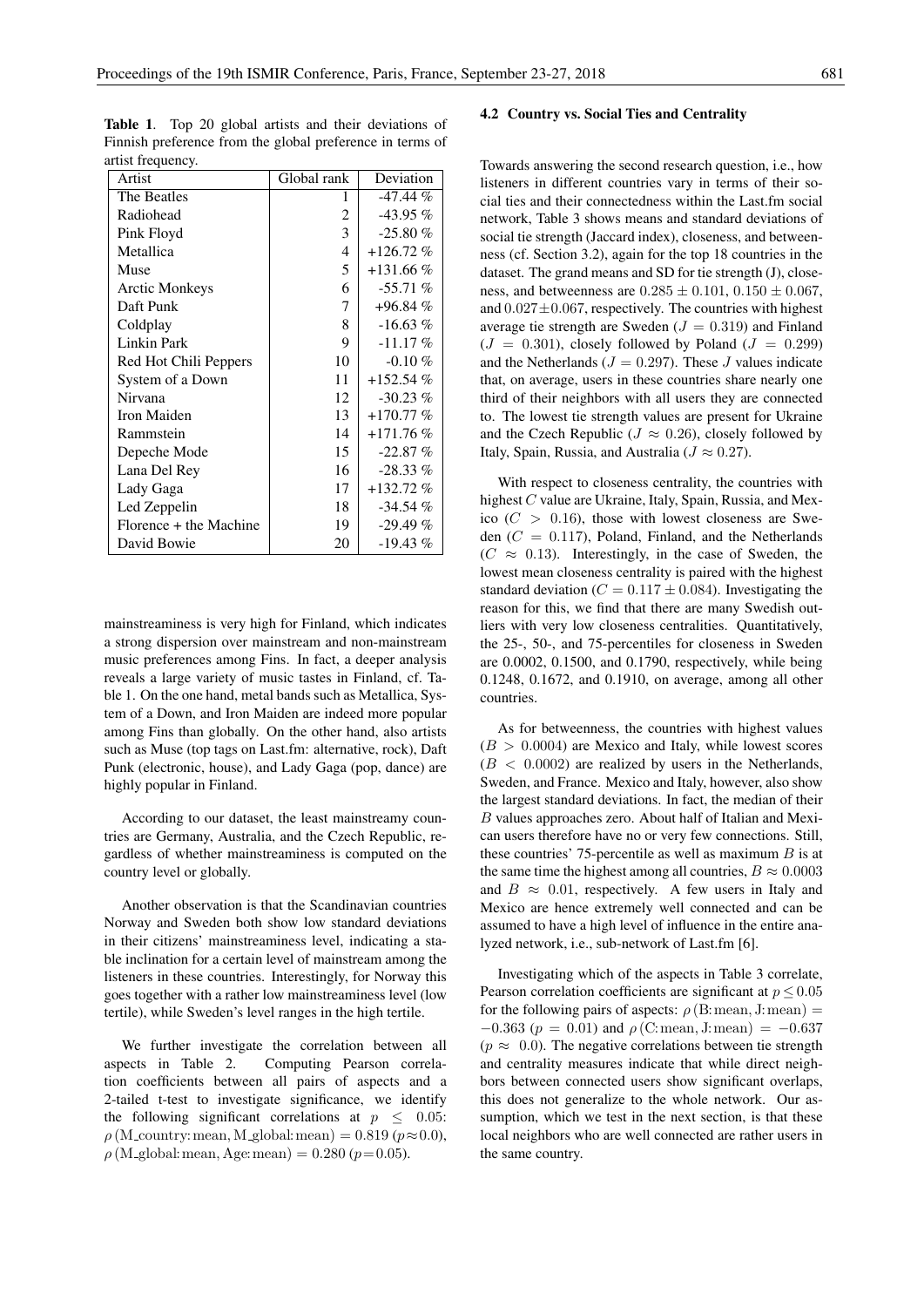Table 2. Statistics of country-specific and global mainstreaminess as well as age for countries with at least 100 users. Country names are abbreviated according to ISO 3166-1 alpha-2.

|           |              | M country |       | M global |       | Age  |      |        |
|-----------|--------------|-----------|-------|----------|-------|------|------|--------|
| Country   | <b>Users</b> | mean      | std   | mean     | std   | mean | std  | median |
| US        | 927          | 0.091     | 0.062 | 0.096    | 0.067 | 20.8 | 13.6 | 22.0   |
| RU        | 789          | 0.093     | 0.057 | 0.102    | 0.061 | 18.9 | 12.0 | 21.0   |
| PL        | 775          | 0.095     | 0.066 | 0.104    | 0.070 | 19.2 | 10.3 | 20.0   |
| <b>BR</b> | 531          | 0.091     | 0.065 | 0.107    | 0.069 | 19.7 | 10.0 | 21.0   |
| UK        | 470          | 0.102     | 0.057 | 0.107    | 0.057 | 21.2 | 13.8 | 23.0   |
| DE        | 463          | 0.081     | 0.062 | 0.088    | 0.066 | 20.7 | 13.3 | 22.0   |
| FI.       | 217          | 0.092     | 0.094 | 0.112    | 0.065 | 20.2 | 10.3 | 22.0   |
| UA        | 207          | 0.097     | 0.052 | 0.108    | 0.052 | 19.3 | 11.5 | 22.0   |
| IT        | 175          | 0.090     | 0.058 | 0.106    | 0.067 | 23.1 | 14.0 | 23.0   |
| ES        | 157          | 0.088     | 0.053 | 0.104    | 0.059 | 21.9 | 12.1 | 24.0   |
| NL        | 155          | 0.106     | 0.058 | 0.112    | 0.059 | 25.6 | 16.0 | 23.0   |
| <b>SE</b> | 132          | 0.094     | 0.049 | 0.105    | 0.053 | 21.6 | 13.9 | 22.0   |
| CA        | 127          | 0.101     | 0.059 | 0.108    | 0.061 | 19.3 | 11.3 | 22.0   |
| CZ        | 124          | 0.075     | 0.057 | 0.093    | 0.063 | 19.2 | 10.4 | 22.0   |
| <b>MX</b> | 109          | 0.087     | 0.060 | 0.110    | 0.062 | 21.7 | 11.4 | 23.0   |
| <b>FR</b> | 108          | 0.088     | 0.055 | 0.101    | 0.058 | 22.3 | 11.8 | 25.0   |
| AU        | 107          | 0.085     | 0.061 | 0.092    | 0.070 | 20.0 | 11.4 | 21.0   |
| NO        | 107          | 0.090     | 0.048 | 0.100    | 0.058 | 20.6 | 13.9 | 22.0   |

Table 3. Statistics of social tie strength and centrality measures for countries with at least 100 users. Country names are abbreviated according to ISO 3166-1 alpha-2.

|         |              | Social Ties (J) |       | Closeness |       | Betweenness (x100) |       |
|---------|--------------|-----------------|-------|-----------|-------|--------------------|-------|
| Country | <b>Users</b> | mean            | std   | mean      | std   | mean               | std   |
| US      | 927          | 0.287           | 0.102 | 0.152     | 0.066 | 0.023              | 0.061 |
| RU      | 789          | 0.270           | 0.103 | 0.162     | 0.064 | 0.031              | 0.073 |
| PL      | 775          | 0.299           | 0.106 | 0.132     | 0.072 | 0.023              | 0.061 |
| BR      | 531          | 0.287           | 0.102 | 0.159     | 0.060 | 0.028              | 0.075 |
| UK      | 470          | 0.290           | 0.098 | 0.149     | 0.067 | 0.028              | 0.069 |
| DE      | 463          | 0.286           | 0.106 | 0.145     | 0.072 | 0.024              | 0.056 |
| FI      | 217          | 0.301           | 0.112 | 0.133     | 0.080 | 0.022              | 0.057 |
| UA      | 207          | 0.261           | 0.098 | 0.165     | 0.054 | 0.027              | 0.055 |
| ΙT      | 175          | 0.268           | 0.086 | 0.163     | 0.059 | 0.040              | 0.125 |
| ES      | 157          | 0.269           | 0.092 | 0.163     | 0.055 | 0.032              | 0.067 |
| NL      | 155          | 0.297           | 0.113 | 0.135     | 0.080 | 0.017              | 0.053 |
| SE      | 132          | 0.319           | 0.104 | 0.117     | 0.084 | 0.019              | 0.044 |
| CA      | 127          | 0.294           | 0.105 | 0.156     | 0.067 | 0.023              | 0.058 |
| CZ      | 124          | 0.265           | 0.098 | 0.152     | 0.063 | 0.027              | 0.065 |
| МX      | 109          | 0.295           | 0.100 | 0.161     | 0.064 | 0.042              | 0.122 |
| FR      | 108          | 0.282           | 0.100 | 0.154     | 0.062 | 0.019              | 0.039 |
| AU      | 107          | 0.270           | 0.096 | 0.157     | 0.060 | 0.025              | 0.060 |
| NO      | 107          | 0.291           | 0.103 | 0.142     | 0.068 | 0.026              | 0.067 |

#### 4.3 Mainstreaminess vs. Social Ties and Centrality

Regarding RQ3, i.e., in which ways do mainstream and social connectedness interrelate, we analyzed various aspects with respect to the 33,974 connections between the users in our sample. Most connections in our sample are crosscountry (26,914 connections, i.e. 79%), while only 21% (or 7,060) are between users of the same country.

In a detailed analysis for differences between different degrees of mainstreaminess vs. social ties and centrality, we found two significant differences: As conjectured, the social tie strength of users within the same country (measured by the Jaccard index between the connections of the two users to compare, cf. Section 3.2) differs from the social tie strength of cross-country connections. In a 2-tailed t-test, the difference between connections within a country  $mean = 0.241$ ,  $std = 0.109$  and cross-country connections (*mean* = 0.219,  $std = 0.095$ ) is highly significant  $(t= 17.154; df = 33972, p= 0.000).$ 

Comparing each user's social tie strength (averaged over all his or her connections with his or her respective mainstreaminess level), in a t-test, we found that the difference between the group of users with a low preference for mainstream ( $mean = 0.281$ ,  $std = 0.102$ ) and the group of high mainstream users ( $mean = 0.289$ ,  $std = 0.104$ ) is highly significant ( $t = -2.819$ ,  $df = 3777.883$ ,  $p =$ 0.005), when using the M<sub>-global</sub> measure. When using the M<sub>-country</sub> measurement, this effect disappears. We conjecture that from a country perspective of mainstreaminess, the different forms of mainstream per country and the more focused music preference within a country levels the effect that can be seen from a global perspective.

Investigating individual countries, Table 4 shows that for all countries, the social tie strength between users within the country is higher than for connections spanning two countries. The difference is highly significant  $(p \le 0.001)$  for BR, CA, DE, FI, NO, PL, SE, UA, UK, and US; the difference is significant ( $p \le 0.05$ ) for ES, NL, and RU. So, although the number of cross-country connections is higher than the number of connections within a country, the social tie strength for inner-country connections is higher for all countries under investigation.

#### 5. CONCLUSION

Using the LFM-1b dataset of country-specific listener and listening information, we set out to answer three research questions: In which ways do listeners in different countries differ in terms of their inclination to listen to mainstream, on a global and a country level (RQ1)? In which ways do listeners in different countries differ in terms of their social ties and connectedness in Last.fm (RQ2)? In which ways do mainstream and social connectedness interrelate (RO3)?

We found large differences between countries in terms of the level of global and regional mainstream consumption of listeners as well as their fluctuations, i.e., standard deviations (RQ1). A particularly interesting example is Finland with a mid (regional) to high (global) mainstreaminess level. While seeming surprising at first glance, a high standard deviation in mainstreaminess reveals that there is a group of Finnish listeners that largely follows the trend, whereas another large group established their own preferences, far away from the mainstream. Further analysis showed that this group's influence foremost stems from metal music. In contrast, Finland's neighbors Sweden and Norway show a very stable level of preference for mainstream.

In terms of social ties and centrality measures (RQ2), we found that, on average, Last.fm users share between one fourth (Italy, Spain, Russia, and Australia) and one third (Sweden and Finland) of their neighbors. Moreover, social tie strength is negatively correlated with betweenness and closeness centrality, which indicates that direct neighbors between connected users show significant overlaps,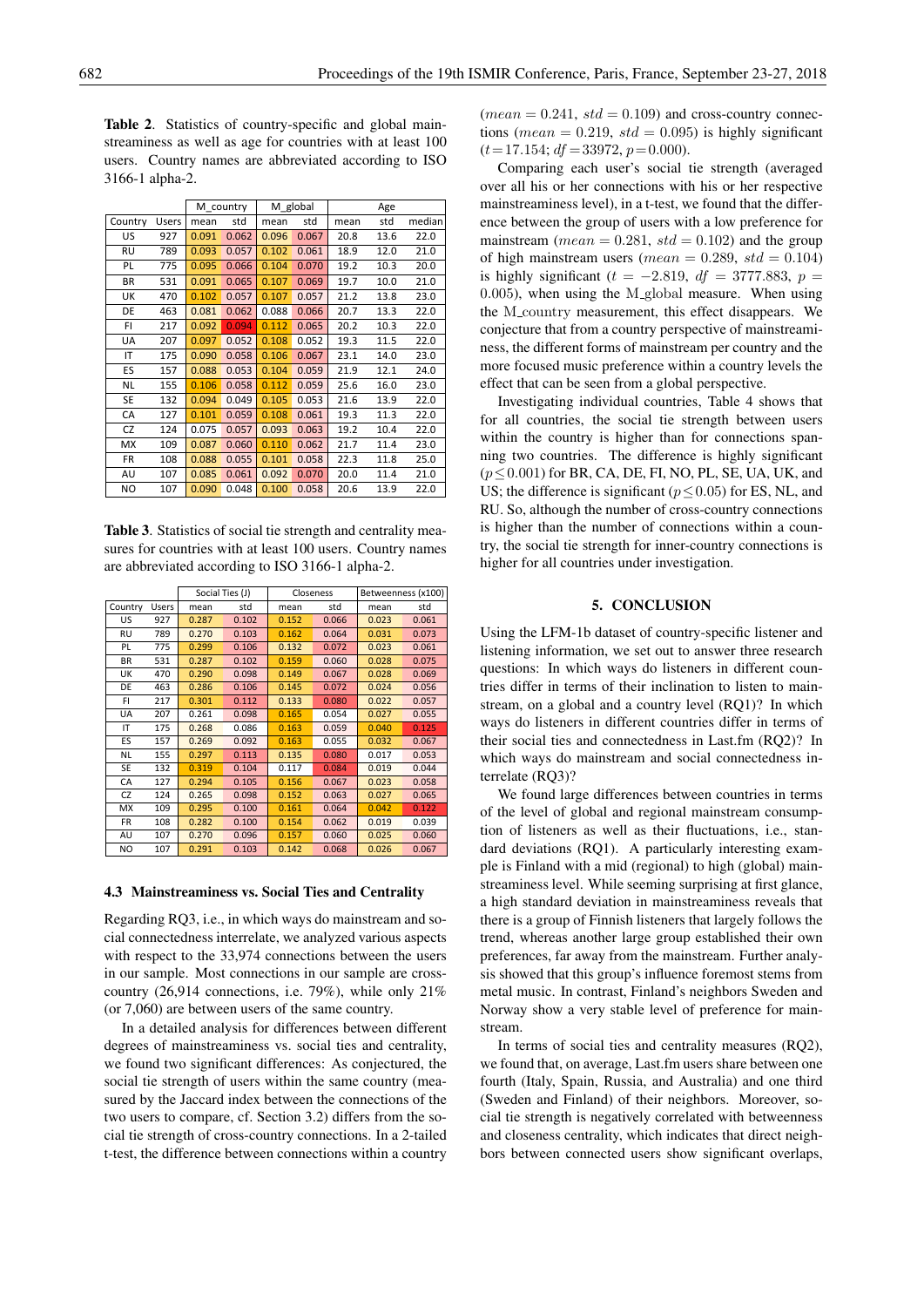| country                               |                | connections                            | mean social ties $(J)$                     | std                  | t      | df       | p     |        |
|---------------------------------------|----------------|----------------------------------------|--------------------------------------------|----------------------|--------|----------|-------|--------|
| within country<br>AU<br>cross-country | 34             | 0.25620                                | 0.11058                                    | 1.784                | 35.268 | 0.083    |       |        |
|                                       |                | $\bar{7}6\bar{0}$                      | $0.\overline{2}2\overline{1}8\overline{1}$ | $\overline{0.09615}$ |        |          |       |        |
| $\rm{BR}$                             | within country | 1075                                   | 0.25639                                    | 0.11569              | 7.736  | 3622.000 | 0.000 | ***    |
|                                       | cross-country  | $2\bar{5}4\bar{9}$                     | $0.\overline{2}2\overline{6}0\overline{5}$ | 0.10438              |        |          |       |        |
| CA                                    | within country | 28                                     | 0.29538                                    | 0.12547              | 3.259  | 874.000  | 0.001 | ***    |
|                                       | cross-country  | $\bar{8}4\bar{8}$                      | $0.\overline{2}3\overline{5}0\overline{1}$ | 0.09537              |        |          |       |        |
| CZ                                    | within country | 110                                    | 0.22807                                    | 0.09750              | 0.051  | 184.758  | 0.959 |        |
|                                       | cross-country  | $\overline{3}1\overline{5}$            | $0.\overline{2}2\overline{7}5\overline{3}$ | $\overline{0.09416}$ |        |          |       |        |
| DE                                    | within country | $\overline{369}$                       | 0.25107                                    | 0.11538              | 7.542  | 2704.000 | 0.000 | ***    |
|                                       | cross-country  | $2\bar{3}3\bar{7}$                     | $0.21\overline{1}4\overline{4}$            | 0.08993              |        |          |       |        |
| ES                                    | within country | 180                                    | 0.23885                                    | 0.09972              | 2.730  | 248.262  | 0.007 | $\ast$ |
|                                       | cross-country  | 880                                    | $0.\overline{2}1680$                       | $\overline{0.09397}$ |        |          |       |        |
| FI                                    | within country | $\overline{171}$                       | 0.26051                                    | 0.12002              | 4.761  | 1252.000 | 0.000 | ***    |
|                                       | cross-country  | $\bar{1}\bar{0}8\bar{3}$               | $0.\overline{2}2\overline{1}1\overline{0}$ | $\overline{0.09719}$ |        |          |       |        |
| <b>FR</b>                             | within country | 42                                     | 0.25933                                    | 0.12916              | 1.114  | 44.620   | 0.271 |        |
|                                       | cross-country  | $\overline{6}\overline{7}\overline{3}$ | 0.23666                                    | 0.10755              |        |          |       |        |
| IT                                    | within country | 246                                    | 0.24656                                    | 0.08706              | 1.856  | 1261.000 | 0.064 |        |
|                                       | cross-country  | $\overline{1017}$                      | $0.\overline{2}3\overline{3}5\overline{9}$ | $\overline{0.10085}$ |        |          |       |        |
| MX                                    | within country | 108                                    | 0.22272                                    | 0.11188              | 0.002  | 128.309  | 0.998 |        |
|                                       | cross-country  | $\overline{908}$                       | 0.22270                                    | 0.10033              |        |          |       |        |
| NL                                    | within country | $\overline{67}$                        | 0.26510                                    | 0.12334              | 2.113  | 75.556   | 0.038 | $\ast$ |
|                                       | cross-country  | $\overline{7}1\overline{7}$            | $0.\overline{2}3\overline{2}1\overline{7}$ | 0.10690              |        |          |       |        |
| NO                                    | within country | 84                                     | 0.26555                                    | 0.10218              | 4.769  | 105.179  | 0.000 | ***    |
|                                       | cross-country  | $\overline{5}\overline{78}$            | $0.\overline{2}0\overline{9}1\overline{1}$ | $\overline{0.09553}$ |        |          |       |        |
| PL                                    | within country | 958                                    | 0.25610                                    | 0.11539              | 12.336 | 3270.000 | 0.000 | ***    |
|                                       | cross-country  | $\overline{2314}$                      | 0.20937                                    | 0.09075              |        |          |       |        |
| RU                                    | within country | 1596                                   | 0.21208                                    | 0.09940              | 2.201  | 5299.000 | 0.028 | $\ast$ |
|                                       | cross-country  | $\bar{3}\bar{7}0\bar{5}$               | $0.\overline{2}0\overline{5}9\overline{8}$ | $\overline{0.08945}$ |        |          |       |        |
| <b>SE</b>                             | within country | 50                                     | 0.32686                                    | 0.11978              | 5.880  | 57.000   | 0.000 | ***    |
|                                       | cross-country  | $\bar{4}\bar{7}\bar{4}$                | $0.\overline{2}2\overline{3}3\overline{9}$ | $\overline{0.10359}$ |        |          |       |        |
| <b>UA</b>                             | within country | 160                                    | 0.22599                                    | 0.11370              | 3.547  | 1228.000 | 0.000 | ***    |
|                                       | cross-country  | 1070                                   | 0.19947                                    | 0.08376              |        |          |       |        |
| <b>UK</b>                             | within country | 513                                    | 0.25545                                    | 0.11070              | 7.558  | 2869.000 | 0.000 | ***    |
|                                       | cross-country  | $2\bar{3}5\bar{8}$                     | $0.\overline{2}2\overline{0}4\overline{3}$ | $\overline{0.09135}$ |        |          |       |        |
| <b>US</b>                             | within country | 1269                                   | 0.23737                                    | 0.10070              | 4.474  | 5595.000 | 0.000 | ***    |
|                                       | cross-country  | $4\bar{3}2\bar{8}$                     | $0.\overline{2}2\overline{3}6\overline{7}$ | 0.09456              |        |          |       |        |

Table 4. Differences in social tie strength between connections within a country and cross-country connections. Country names are abbreviated according to ISO 3166-1 alpha-2. Significance levels are: \*  $p < 0.05$ , \*\*  $p < 0.01$ , \*\*\*  $p < 0.001$ .

but this does not generalize to the whole network.

Our hypothesis that users whose neighborhoods are well connected are likely from the same country could be verified (RQ3). For most analyzed countries, our analysis revealed significantly higher social tie strength for connections within the same country compared to cross-country connections. In other words, although users have less connections within the same country than cross-country ones, the social ties are stronger for inner-country connections. Furthermore, our analysis identified that the group of mainstreamy users have stronger social ties compared to the group of users less inclined to mainstream music concerning tie strength.

The logical next step in this line of research is to integrate the findings into a music recommendation system. The mainstreaminess and country information is highly useful to alleviate cold-start; the information about cross-

country social ties can be exploited to personalize recommendations depending on the tie strength between the target user and connections to users in other countries. For instance, collaborative filtering techniques could be extended by a mainstreaminess or social tie filtering component, in a fashion similar to [38].

Finally, it would be worth investigating whether results generalize to platforms other than Last.fm. However, this research question may be hard to investigate externally and independently in the absence of publicly available datasets from the big players.

# 6. ACKNOWLEDGMENTS

This workshop is supported by the Austrian Science Fund (FWF): V579.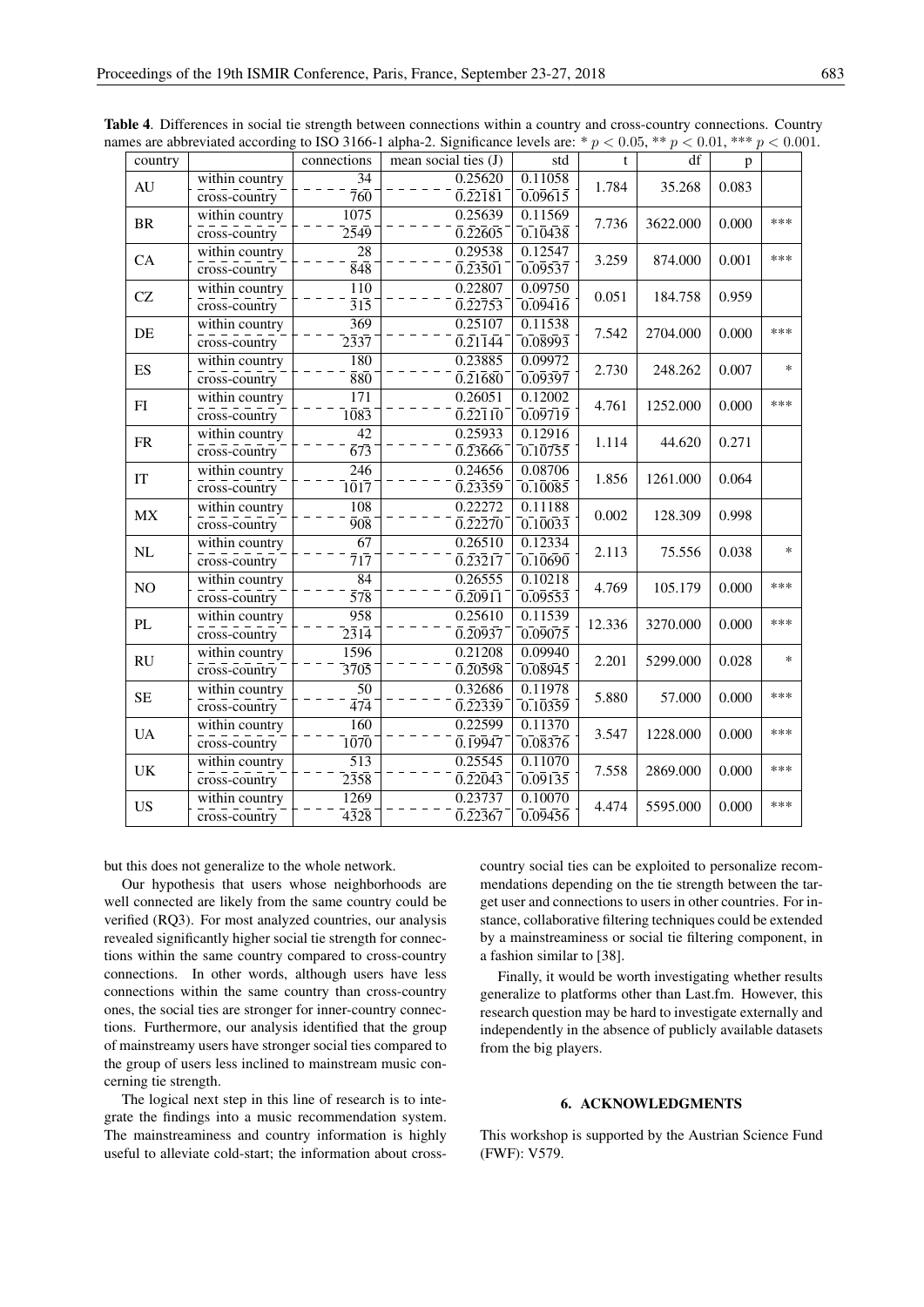# 7. REFERENCES

- [1] George A Barnett and Grace A Benefield. Predicting international facebook ties through cultural homophily and other factors. *New Media & Society*, 19(2):217– 239, 2017.
- [2] Christine Bauer and Markus Schedl. On the importance of considering country-specific aspects on the onlinemarket: An example of music recommendation considering country-specific mainstream. In *51st Hawaii International Conference on System Sciences (HICSS 2018)*, pages 3647–3656.
- [3] Diana Boer, Ronald Fischer, Micha Strack, Michael H Bond, Eva Lo, and Jason Lam. How shared preferences in music create bonds between people: Values as the missing link. *Personality and Social Psychology Bulletin*, 37(9):1159–1171, 2011.
- [4] Arielle Bonneville-Roussy, P. Jason Rentfrow, Man K. Xu, and Jeff Potter. Music through the ages: Trends in musical engagement and preferences from adolescence through middle adulthood. *Journal of Personality and Social Psychology*, 105(4):703–717, 2013.
- [5] Danah Boyd. Why youth (heart) social network sites: The role of networked publics in teenage social life. *MacArthur foundation series on digital learning– Youth, identity, and digital media volume*, pages 119– 142, 2007.
- [6] Ulrik Brandes. A faster algorithm for betweenness centrality. *The Journal of Mathematical Sociology*, 25(2):163–177, 2001.
- [7] Richard A. Brown. Music preferences and personality among japanese university students. *International Journal of Psychology*, 47(4):259–268, 2012.
- [8] Oliver Budzinski and Julia Pannicke. Do preferences for pop music converge across countries?–empirical evidence from the eurovision song contest. *Creative Industries Journal*, 10(2):168–187, 2017.
- [9] Sejung Marina Choi, Yoojung Kim, Yongjun Sung, and Dongyoung Sohn. Bridging or bonding? a crosscultural study of social relationships in social networking sites. *Information, Communication & Society*, 14(1):107–129, 2011.
- [10] Nicole B Ellison, Charles Steinfield, and Cliff Lampe. The benefits of facebook "friends:" social capital and college students' use of online social network sites. *Journal of computer-mediated communication*, 12(4):1143–1168, 2007.
- [11] Bruce Ferwerda, Andreu Vall, Marko Tkalčič, and Markus Schedl. Exploring music diversity needs across countries. In *Proceedings of the 2016 Conference on User Modeling Adaptation and Personalization*, pages 287–288. ACM, 2016.
- [12] Linton C. Freeman. A Set of Measures of Centrality Based on Betweenness. *Sociometry*, 40(1):35–41, March 1977.
- [13] Linton C. Freeman. Centrality in Social Networks Conceptual Clarification. *Social Networks*, 1(3):215–239, 1978-1979.
- [14] Ronald S. Friedman, Elana Gordis, and Jens Förster. Re-exploring the influence of sad mood on music preference. *Media Psychology*, 15(3):249–266, 2012.
- [15] Mark S Granovetter. The strength of weak ties. In *Social networks*, pages 347–367. Elsevier, 1977.
- [16] Mark S Granovetter. The strength of weak ties: A network theory revisited. *Sociological theory*, pages 201– 233, 1983.
- [17] Mangesh Gupte and Tina Eliassi-Rad. Measuring Tie Strength in Implicit Social Networks. In *Proceedings of the 4th Annual ACM Web Science Conference*, Web-Sci '12, pages 109–118, New York, NY, USA, 2012. ACM.
- [18] Xiao Hu and Jin Ha Lee. A Cross-cultural Study of Music Mood Perception Between American and Chinese Listeners. In *Proceedings of the 13th International Society for Music Information Retrieval Conference (ISMIR)*, Porto, Portugal, October 2012.
- [19] Maurice G. Kendall. A New Measure of Rank Correlation. *Biometrika*, 30(1-2):81–93, 1938.
- [20] Shinobu Kitayama and Hyekyung Park. Cultural shaping of self, emotion, and well-being: How does it work? *Social and Personality Psychology Compass*, 1(1):202–222, 2007.
- [21] Gopala Krishna Koduri. Culture-aware approaches to modeling and description of intonation using multimodal data. In *International Conference on Knowledge Engineering and Knowledge Management*, pages 209– 217. Springer, 2014.
- [22] Jin Ha Lee and Xiao Hu. Cross-cultural similarities and differences in music mood perception. *iConference 2014 Proceedings*, 2014.
- [23] Adam J Lonsdale and Adrian C North. Musical taste and ingroup favouritism. *Group Processes & Intergroup Relations*, 12(3):319–327, 2009.
- [24] Peter V Marsden and Karen E Campbell. Measuring tie strength. *Social forces*, 63(2):482–501, 1984.
- [25] Cedric S. Mesnage, Asma Rafiq, Simon Dixon, and Romain Brixtel. Music Discovery with Social Networks. In *Proceedings of the 2nd Workshop on Music Recommendation and Discovery (WOMRAD)*, Chicago, IL, USA, October 2011.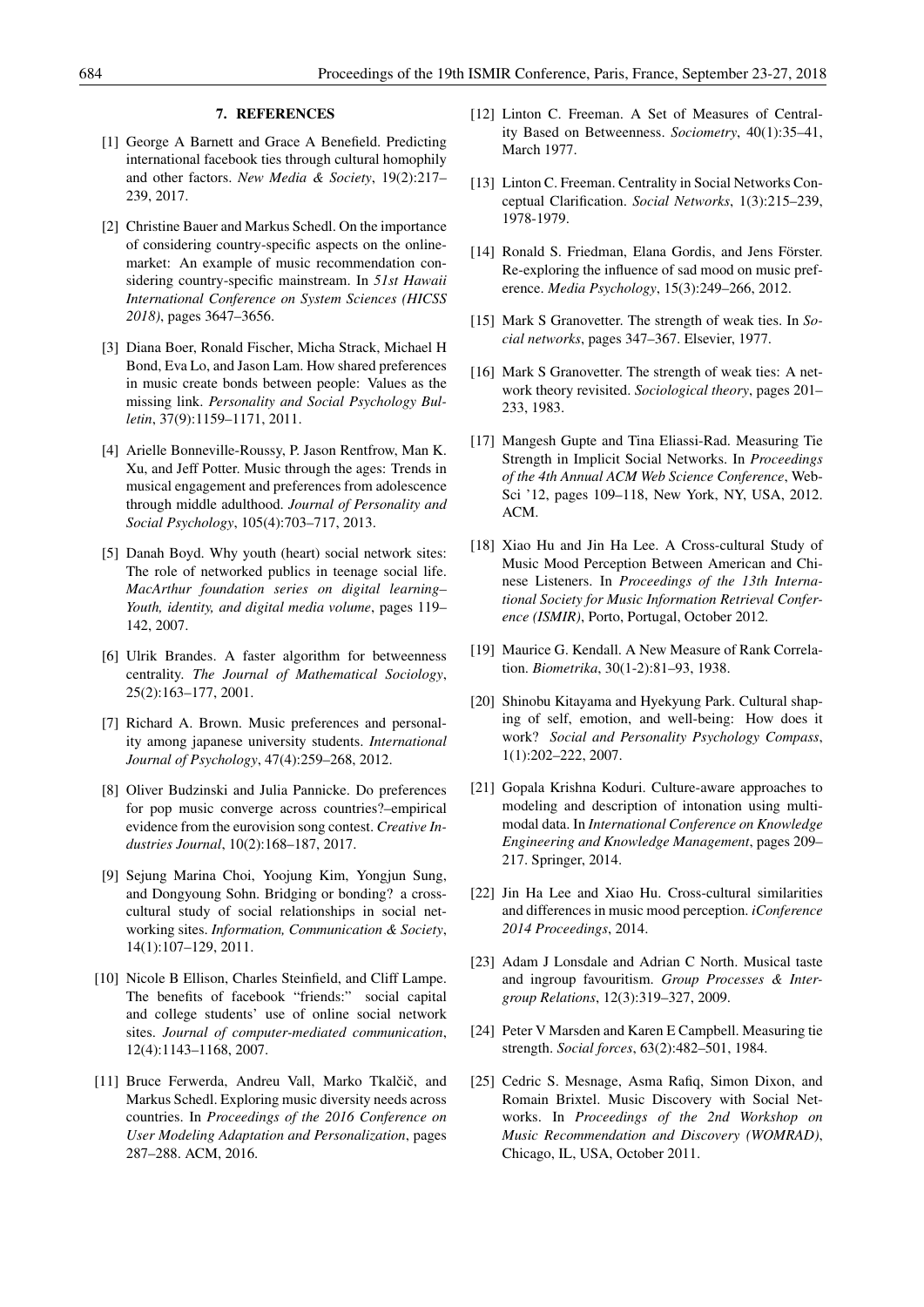- [26] Adrian C. North and David J. Hargreaves. Situational influences on reported musical preference. *Psychomusicology: Music, Mind and Brain*, 15(1-2):30–45, 1996.
- [27] Martin Pichl, Eva Zangerle, Günther Specht, and Markus Schedl. Mining culture-specific music listening behavior from social media data. In *2017 IEEE International Symposium on Multimedia (ISM)*, pages 208–215. IEEE, 2017.
- [28] Dominic Power And and Daniel Hallencreutz. Competitiveness, local production systems and global commodity chains in the music industry: entering the us market. *Regional Studies*, 41(3):377–389, 2007.
- [29] Peter J Rentfrow and Samuel D Gosling. The do re mi's of everyday life: The structure and personality correlates of music preferences. *Journal of personality and social psychology*, 84(6):1236, 2003.
- [30] Peter J Rentfrow and Samuel D Gosling. Message in a ballad: The role of music preferences in interpersonal perception. *Psychological science*, 17(3):236– 242, 2006.
- [31] Paul Rutten. Local popular music on the national and international markets. *Cultural Studies*, 5(3):294–305, 1991.
- [32] Thomas Schäfer. The goals and effects of music listening and their relationship to the strength of music preference. *PloS one*, 11(3):e0151634, 2016.
- [33] Thomas Schäfer, Peter Sedlmeier, Christine Städtler, and David Huron. The psychological functions of music listening. *Frontiers in psychology*, 4:511, 2013.
- [34] Markus Schedl. Ameliorating music recommendation: Integrating music content, music context, and user context for improved music retrieval and recommendation. In *Proceedings of International Conference on Advances in Mobile Computing & Multimedia*, MoMM '13, pages 3:3–3:9, New York, NY, USA, 2013. ACM.
- [35] Markus Schedl. The LFM-1b Dataset for Music Retrieval and Recommendation. In *ACM International Conference on Multimedia Retrieval (ICMR)*, pages 103–110. ACM, 2016.
- [36] Markus Schedl. Investigating country-specific music preferences and music recommendation algorithms with the LFM-1b dataset. *International Journal of Multimedia Information Retrieval*, 6(1):71–84, 2017.
- [37] Markus Schedl. Investigating country-specific music preferences and music recommendation algorithms with the lfm-1b dataset. *International journal of multimedia information retrieval*, 6(1):71–84, 2017.
- [38] Markus Schedl and Christine Bauer. Introducing Global and Regional Mainstreaminess for Improving Personalized Music Recommendation. In *Proceedings*

*of the 15th International Conference on Advances in Mobile Computing & Multimedia (MoMM 2017)*, Salzburg, Austria, December 2017.

- [39] Markus Schedl and Christine Bauer. Online music listening culture of kids and adolescents: Listening analysis and music recommendation tailored to the young. In *11th ACM Conference on Recommender Systems (Rec-Sys 2017): International Workshop on Children and Recommender Systems (KidRec 2017)*, New York, NY, 2017. ACM.
- [40] Markus Schedl and Bruce Ferwerda. Large-Scale Analysis of Group-Specific Music Genre Taste from Collaborative Tags. In *Proceedings of the 19th IEEE International Symposium on Multimedia (ISM 2017)*, Taichung, Taiwan, December 2017.
- [41] Markus Schedl and David Hauger. Tailoring Music Recommendations to Users by Considering Diversity, Mainstreaminess, and Novelty. In *Proc. of SIGIR*, pages 947–950, Santiago, Chile, 2015.
- [42] Markus Schedl, Peter Knees, Brian McFee, Dmitry Bogdanov, and Marius Kaminskas. Music recommender systems. In *Recommender Systems Handbook*, pages 453–492. Springer, 2015.
- [43] Maarten HW Selfhout, Susan JT Branie, Tom FM ter Bogt, and Wim HJ Meeus. The role of music preferences in early adolescents friendship formation and stability. *Journal of Adolescence*, 32(1):95–107, 2009.
- [44] Abhishek Singhi and Daniel G Brown. On cultural, textual and experiential aspects of music mood. In *ISMIR*, pages 3–8, 2014.
- [45] Catherine J Stevens. Music perception and cognition: A review of recent cross-cultural research. *Topics in cognitive science*, 4(4):653–667, 2012.
- [46] Tom F.M. ter Bogt, Marc J.M.H. Delsing, Maarten van Zalk, Peter G. Christenson, and Wim H.J. Meeus. Intergenerational continuity of taste: parental and adolescent music preferences. *Social Forces*, 90(1):297–319, 2011.
- [47] Gabriel Vigliensoni and Ichiro Fujinaga. Automatic Music Recommendation Systems: Do Demographic, Profiling, and Contextual Features Improve Their Performance? In *17th International Society for Music Information Retrieval Conference (ISMIR)*, pages 94– 100, 2016.
- [48] Jef Vlegels and John Lievens. Music classification, genres, and taste patterns: A ground-up network analysis on the clustering of artist preferences. *Poetics*, 60:76–89, 2017.
- [49] Xinxi Wang, David Rosenblum, and Ye Wang. Context-aware Mobile Music Recommendation for Daily Activities. In *Proceedings of the 20th ACM International Conference on Multimedia*, pages 99–108, Nara, Japan, 2012. ACM.